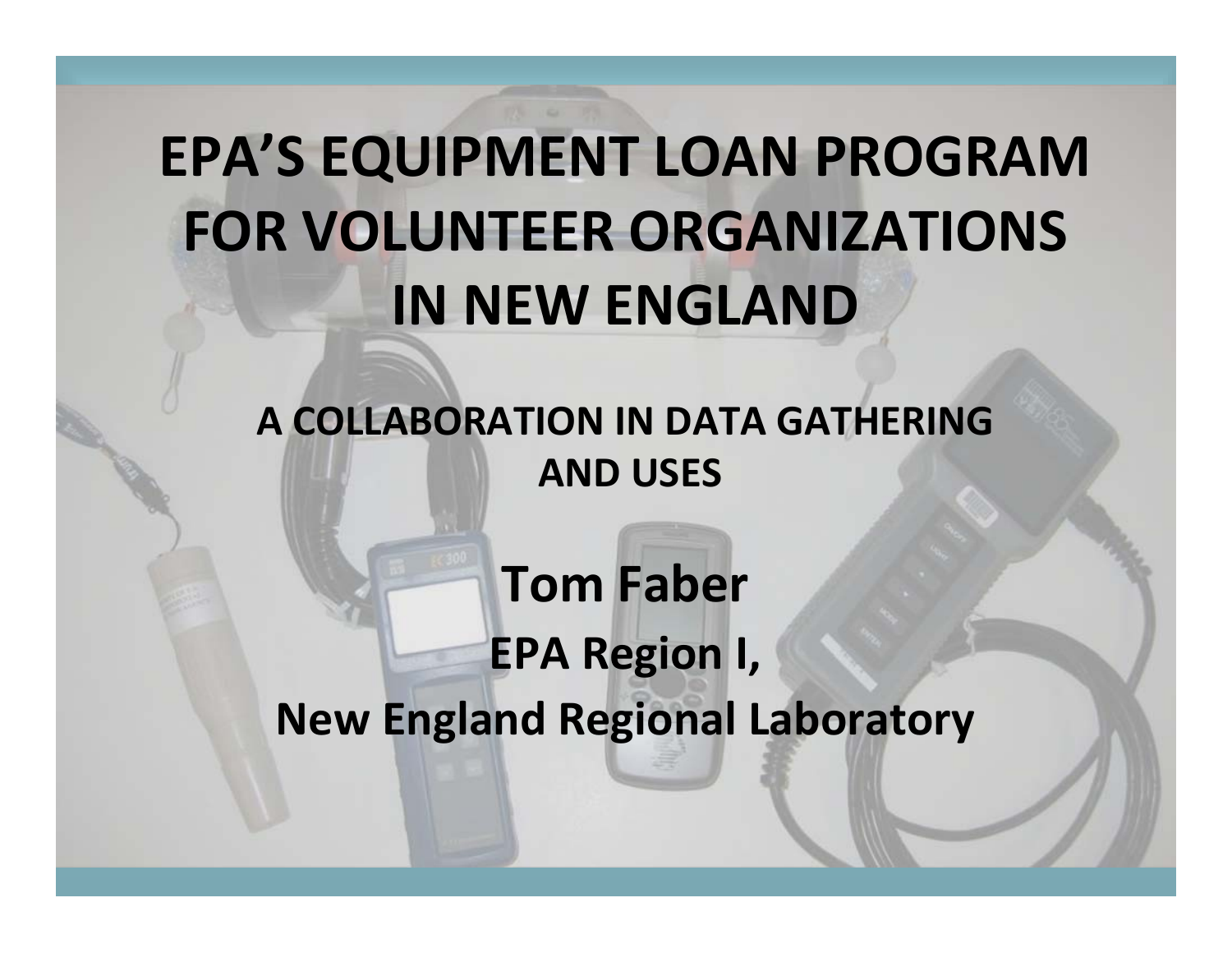## Purpose

To assist volunteer monitoring organizations in generating data useable by States/Tribes for assessments.

- Provide useable data that agencies might not otherwise have
- Expand coverage of monitored waters
- Identify problem areas
- Increase stewardship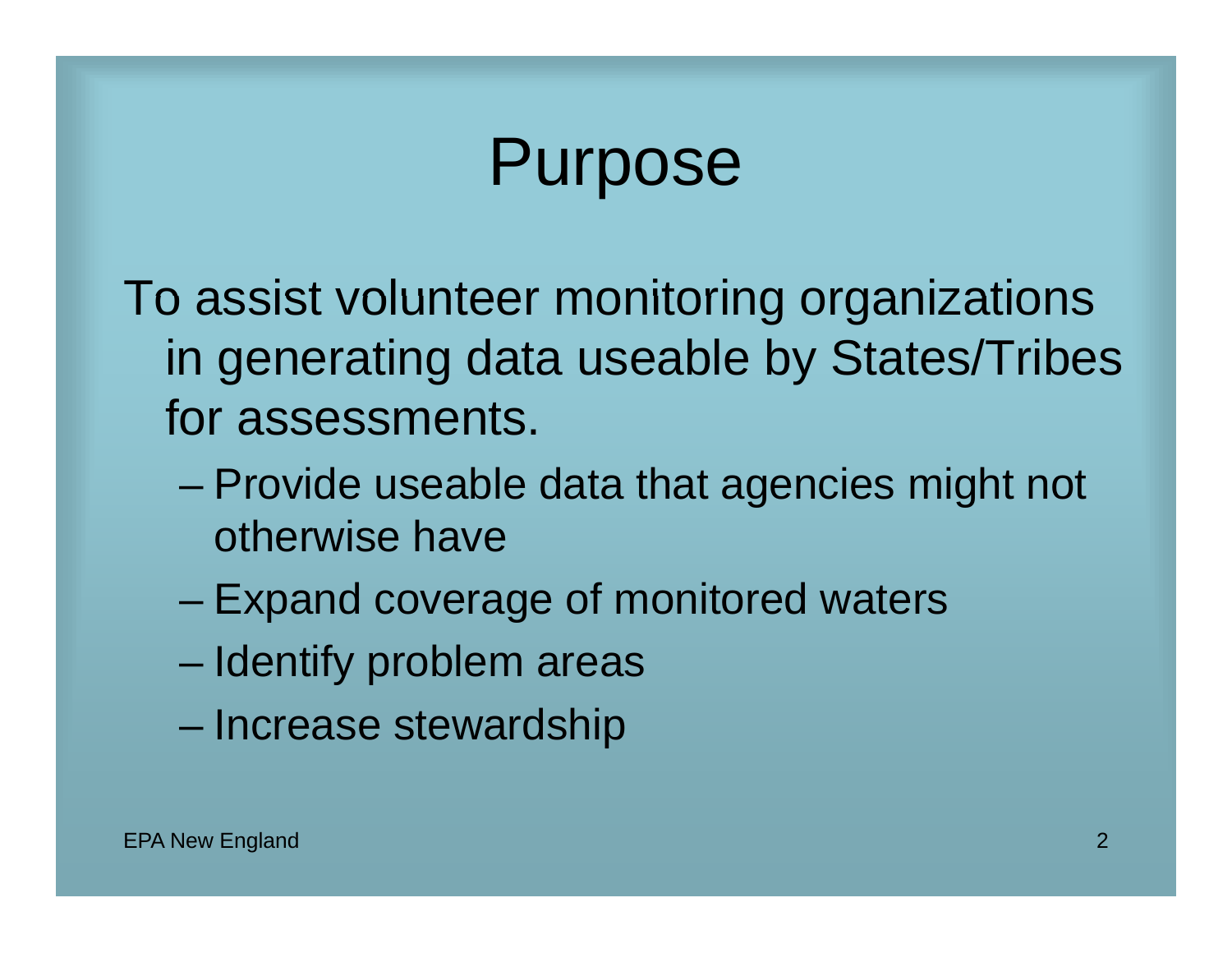#### Loan Recipients

- Volunteer Monitoring Organizations
	- New & Experienced
	- Small & Large
	- Watershed associations, Towns, Schools, Universities, State-coordinated programs

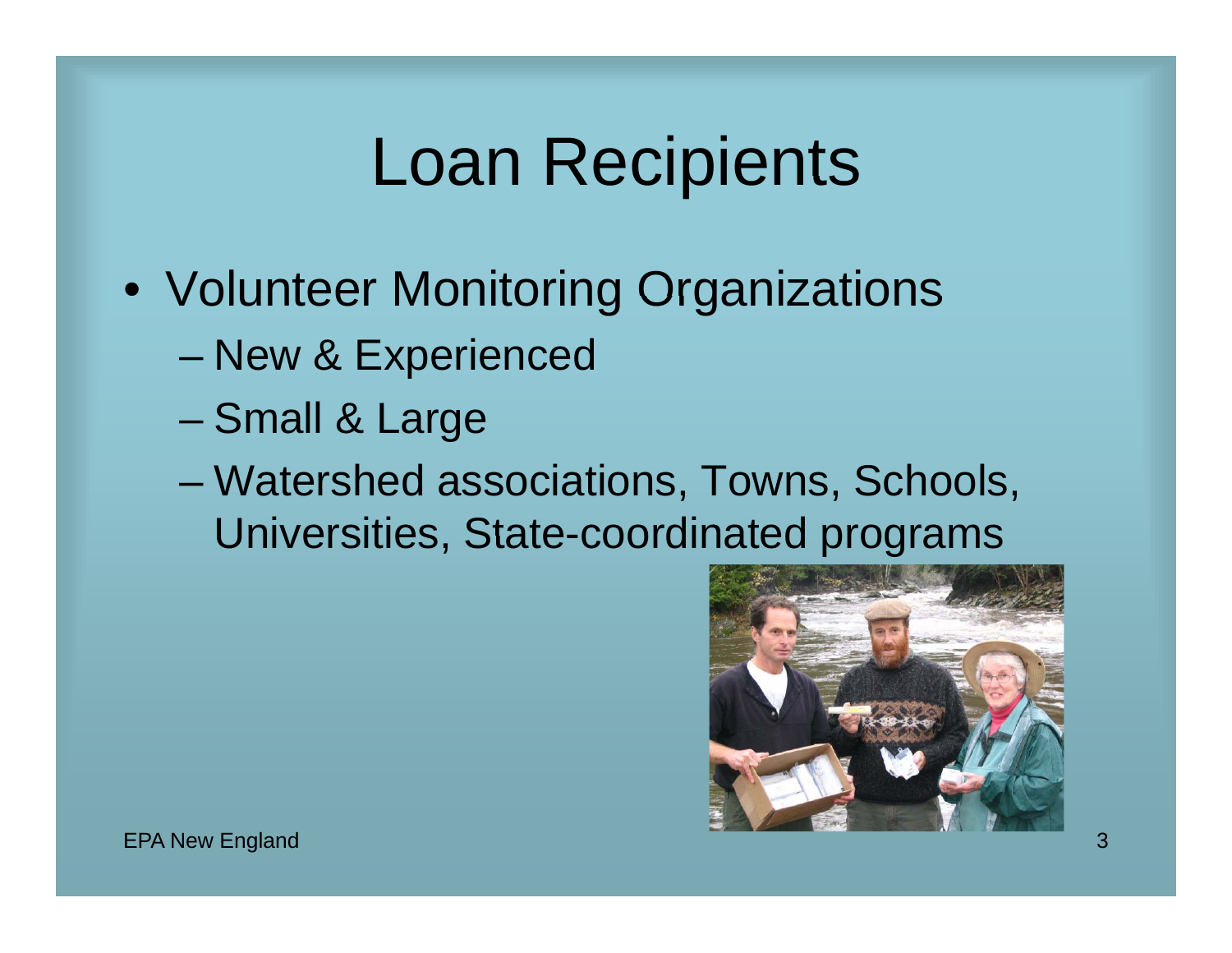# Application Process

- Annual announcement
- •Announcement content
	- Priority area
	- Criteria for the loan
	- Loan Requirements
		- QAPP
		- Goal to share data with State Agency or Tribe
		- •Annual data summaries
		- Upload data to WQX



APPLICATION FOR 2009 VOLUNTEER MONITORING **FOUIPMENT LOAN** 



If an existing orga nization, provide a brief description of experience and use of monitoring data. What is the purpose of generating monitoring data, and how is it used? Are you partnering with other organizations?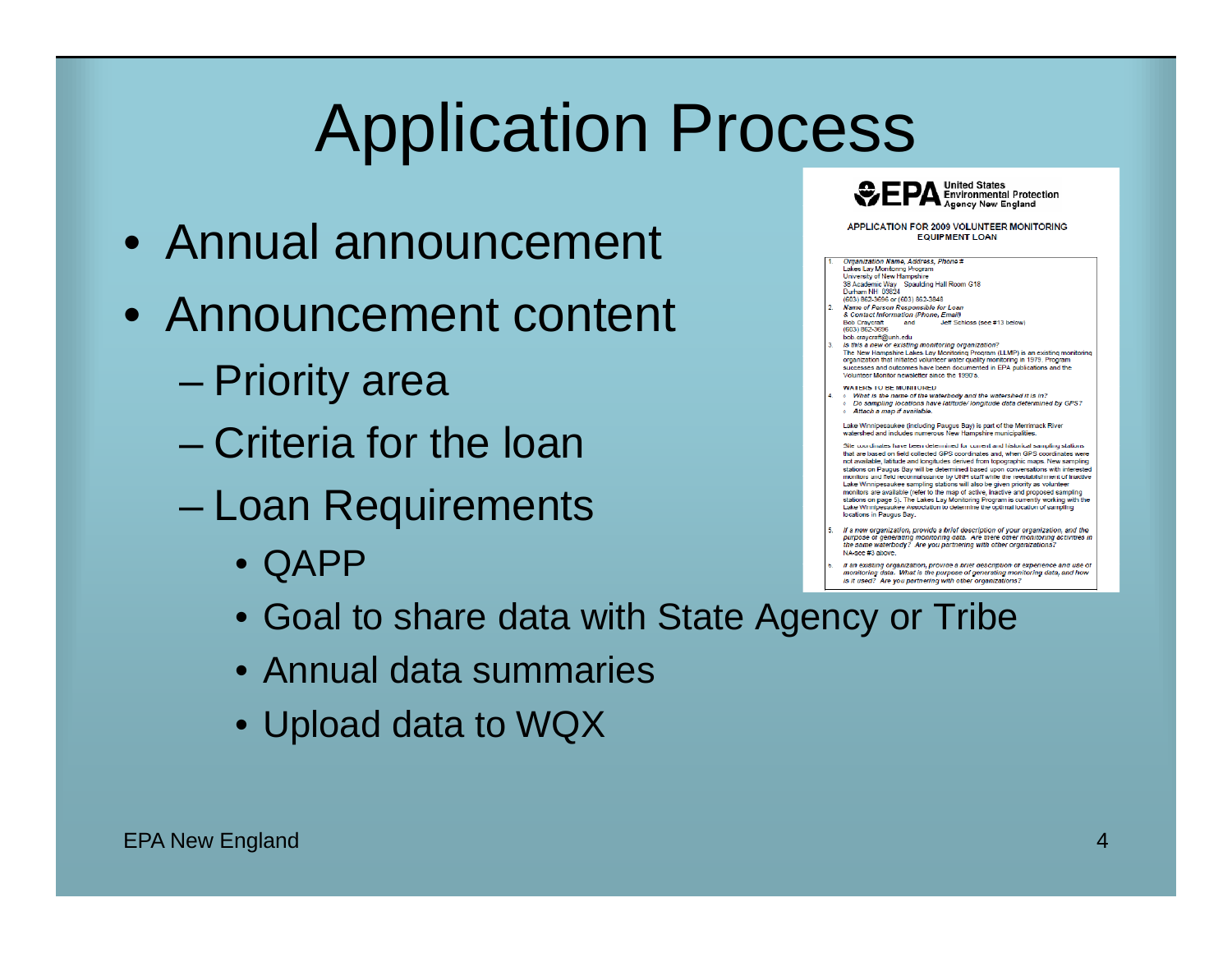### Loan Evaluation

- Review Team
- State concurrence
- $\bullet\,$  Recommendations to Regional Administrator
- Award equipment to selected groups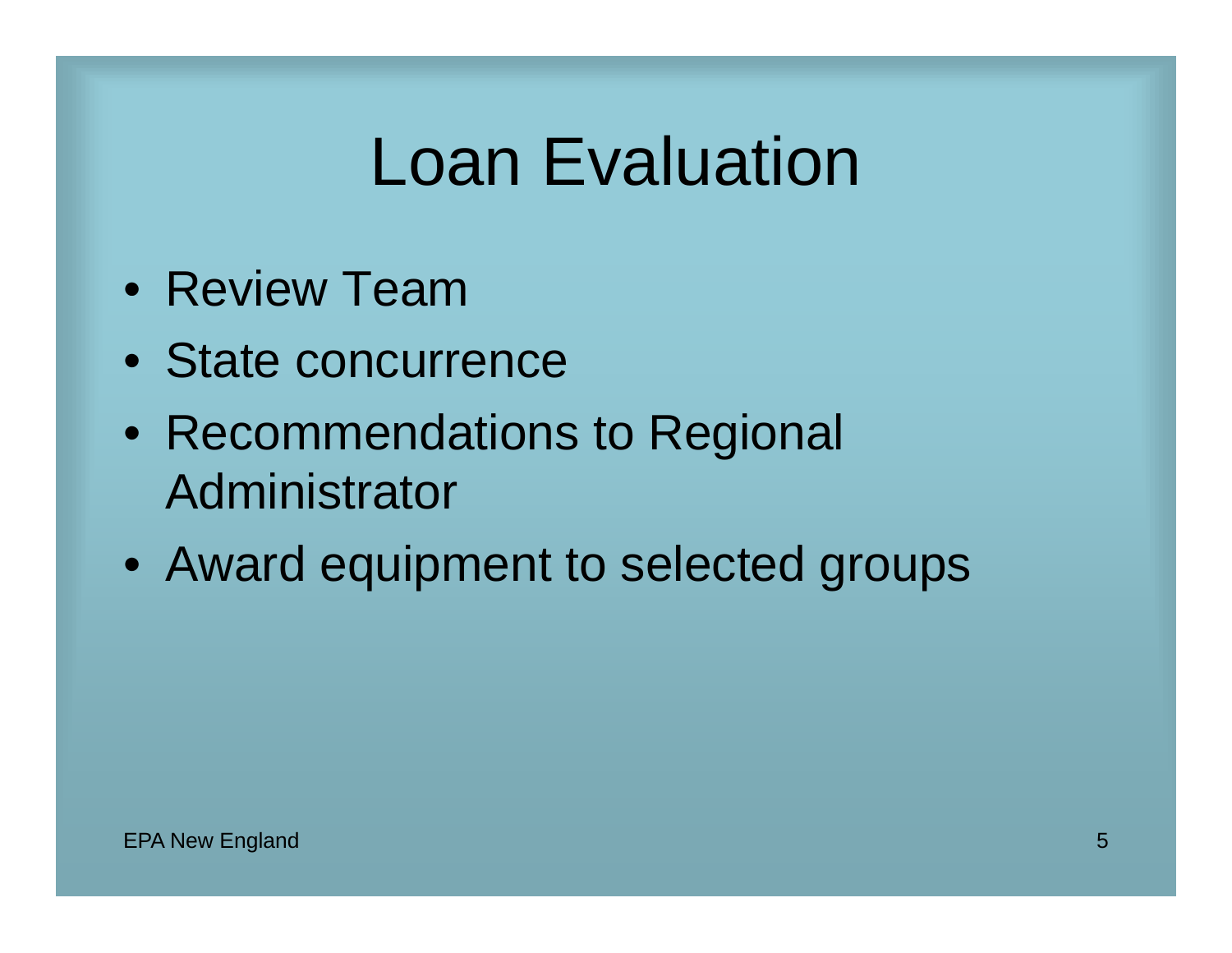## Equipment

- Purchased by EPA Region
- $\bullet$ \$2,500 max value per loan
- No supplies
- Five-year loans
	- renewed annually
- Signed agreement required

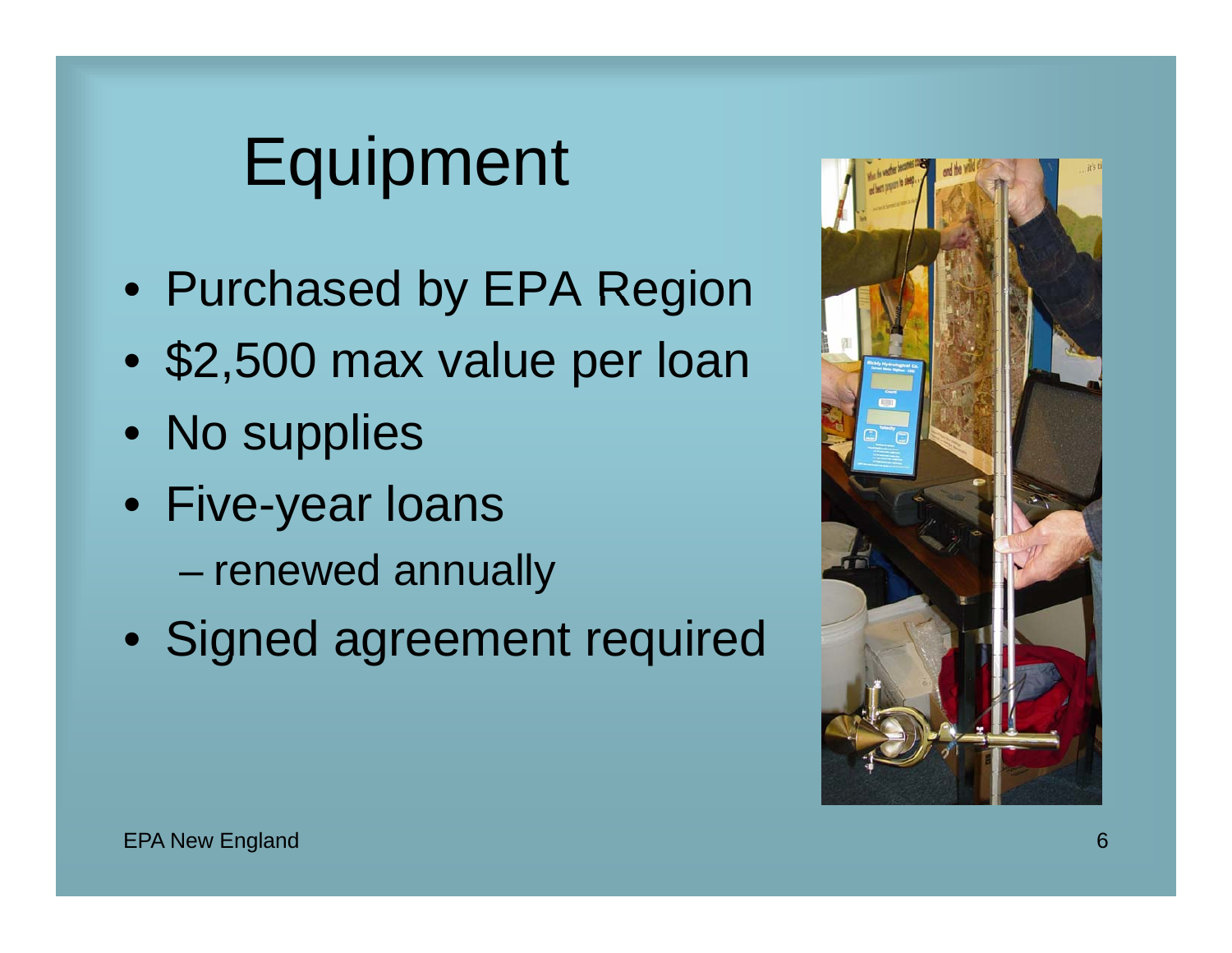#### Program Resources

- $\bullet$ • Funding = \$15,000 - \$30,000/year
- Staff time ~ 0.25 FTE/year
- Total funding over past 4 years = approximately \$100,000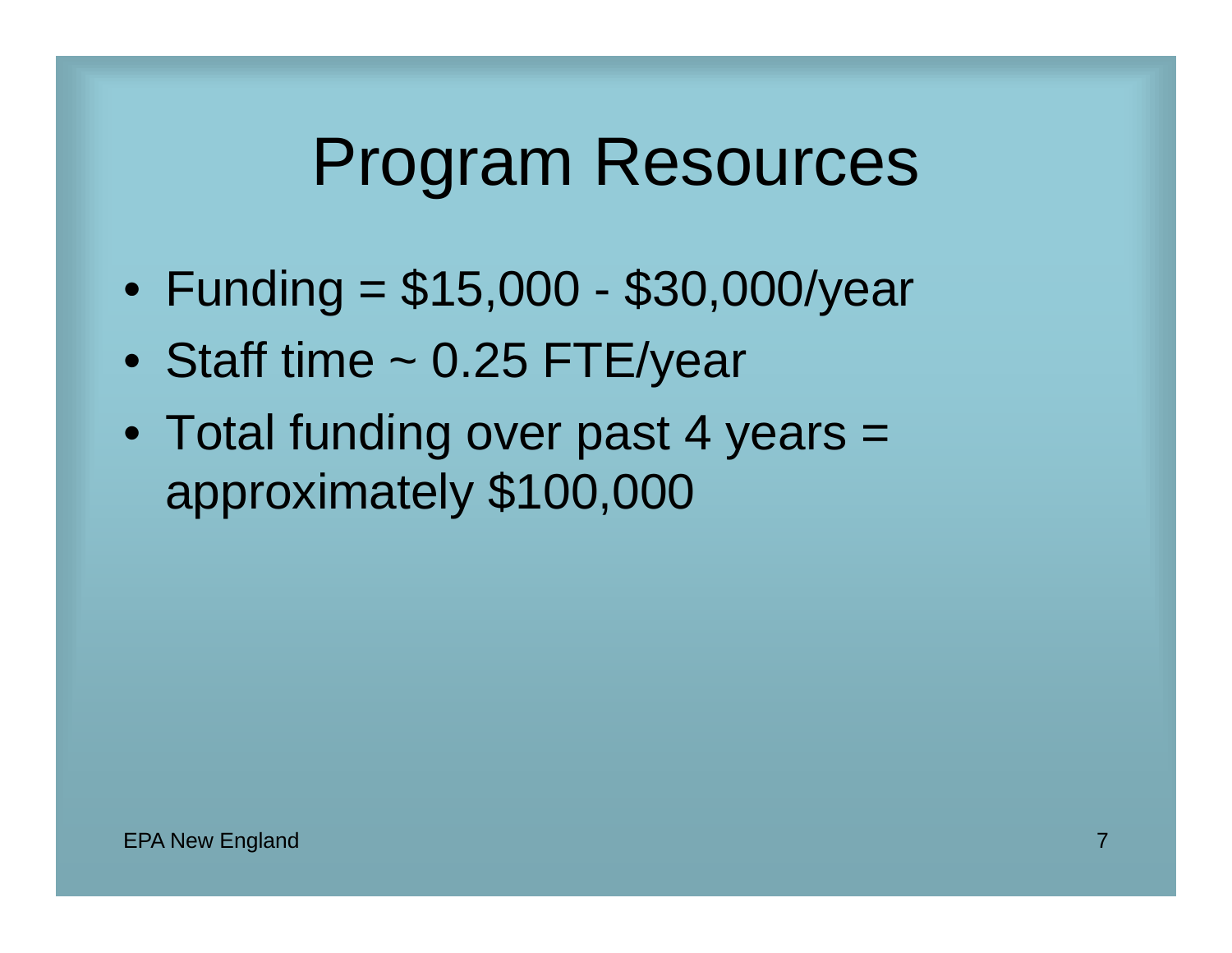## Program Support

- Equipment tagging and tracking
- Tracking organizations
	- data summaries
	- –progress reports
- QAPP support
- STORET/WQX data upload support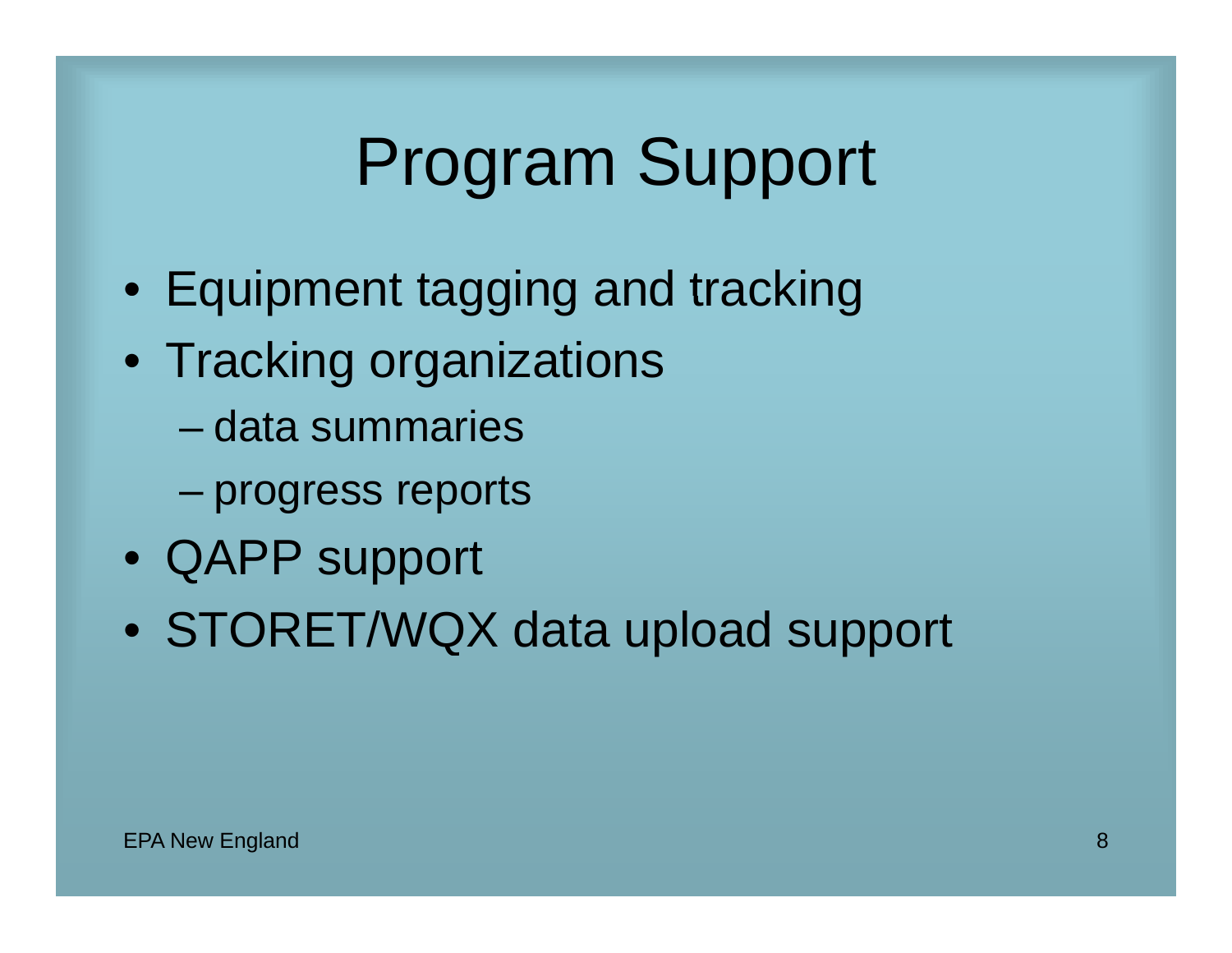

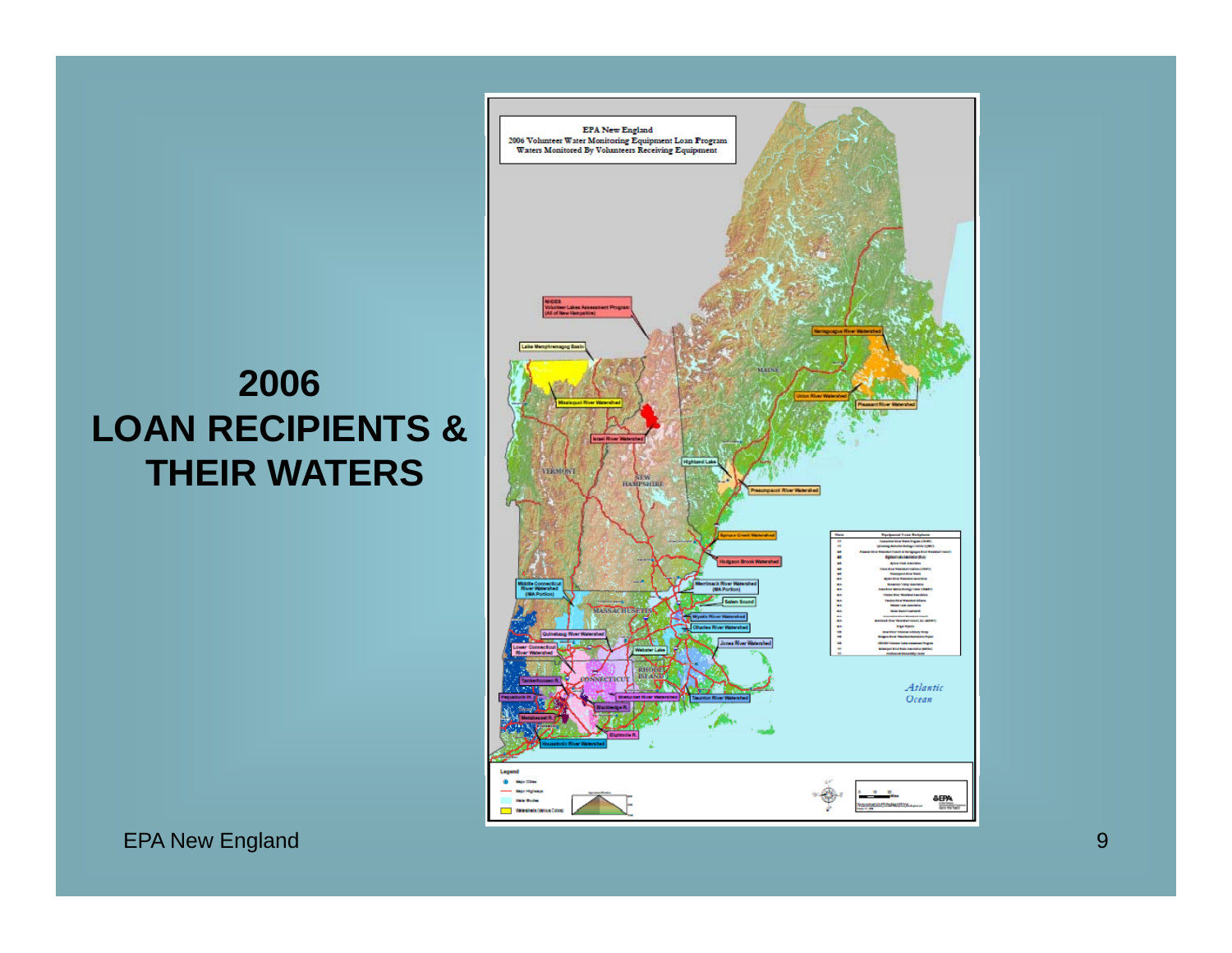## Progress To-Date

- 43 organizations, 59 Loans
- >40 groups adding new or upgraded methods to meet State data quality requirements
- >20 Additional waterbodies monitored
- Most groups have added sampling sites
- Supports "Hot Spot" monitoring on 3 major rivers
- > 10 groups can now monitor simultaneously with multiple sets of equipment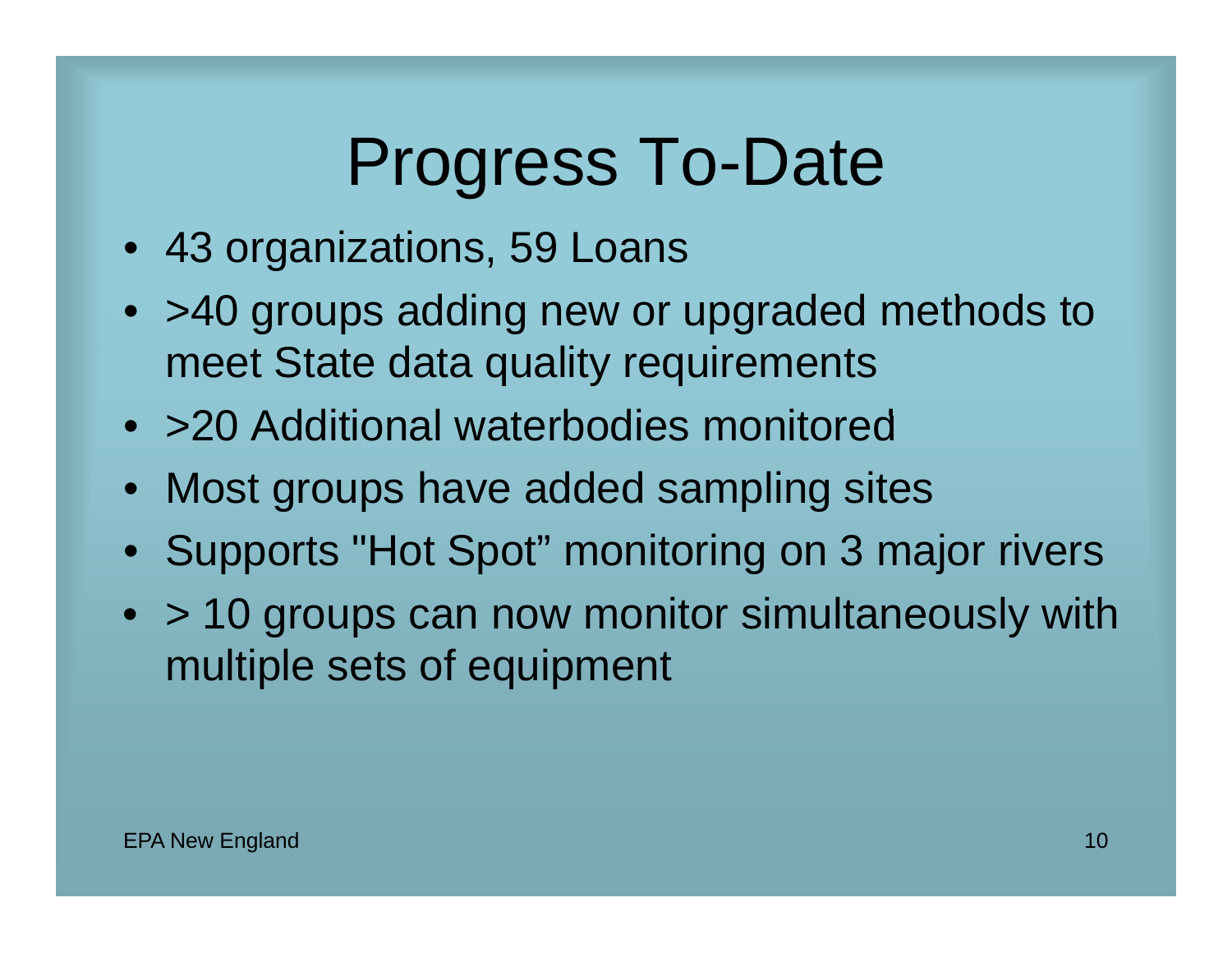#### Progress (cont.) .

- >150 New volunteers have joined in monitoring New England waters
- WQX/STORET workshops 2007, 2009
- To date, six groups have uploaded data to WQX/STORET directly or through EPA/state system.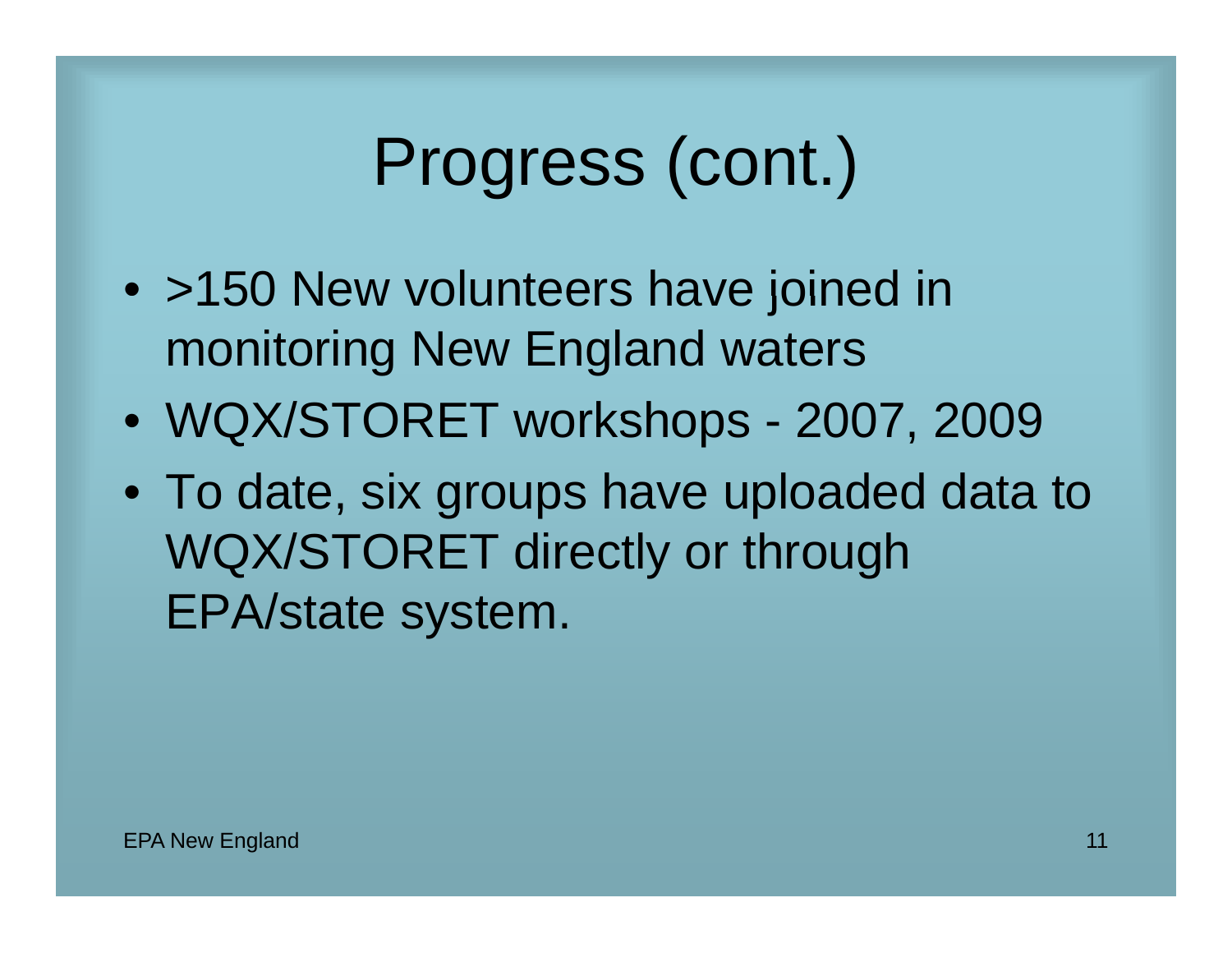#### Equipment Loan Program Video

- Pembroke Watershed Association video
- http://www epa gov/region1/video/vmelp/pwa swf http://www.epa.gov/region1/video/vmelp/pwa.swf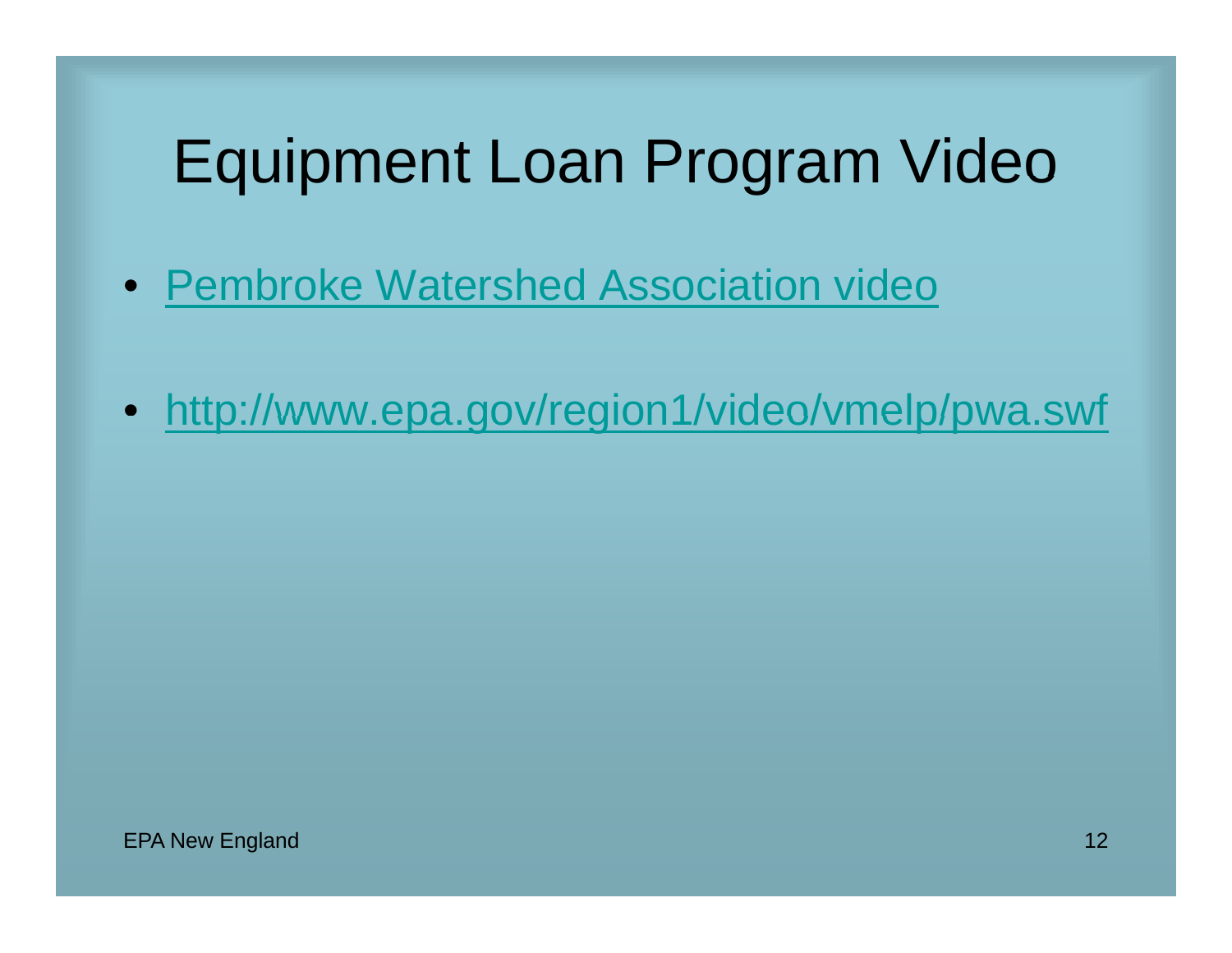## Additional information

- Announcement 2009:
	- http://www.epa.gov/region1/lab/pdfs/2009VolunteerM onitoringEquipmentLoan.pdf
- Program contact:
	- Diane Switzer (Regional Monitoring Coordinator)
	- <u>Switzer.Diane@epa.gov</u>
	- 617 -918 -8377
- Presenter
	- Tom Faber
	- <u>Faber.Tom@epa.gov</u>
	- 617-918-8672